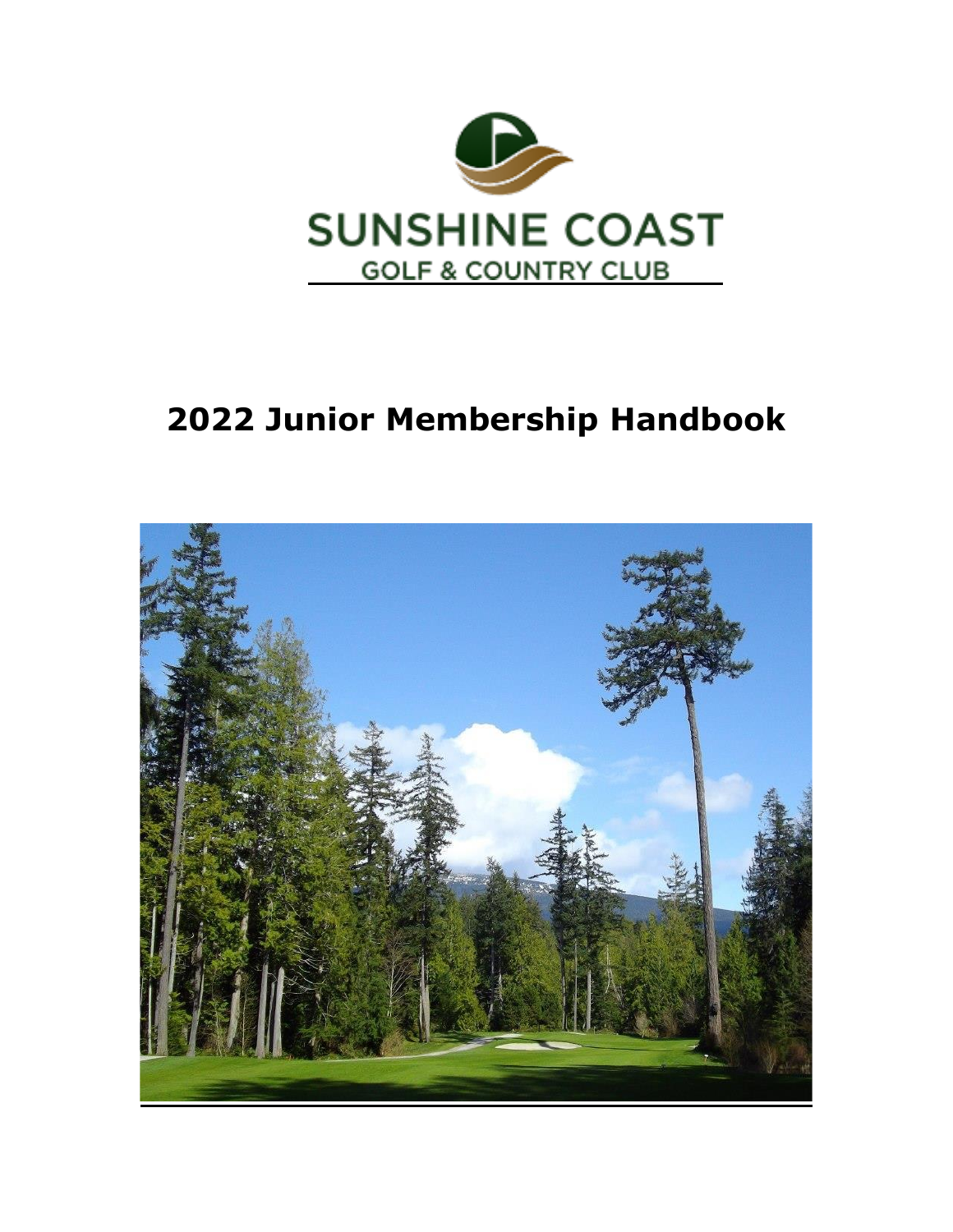### **CONTENTS**

| <b>WELCOME</b>                                                     |
|--------------------------------------------------------------------|
| MEMBERSHIP CATEGORIES4<br><b>GOLF ONLY</b><br><b>LEARN TO PLAY</b> |
|                                                                    |
| <b>PLAYING PRIVILEGES</b>                                          |
| <b>HOW TO BOOK A TIME</b>                                          |
| <b>APPROPRIATE TEES</b>                                            |
|                                                                    |
|                                                                    |
| <b>OBTAINING A HANDICAP</b>                                        |
| <b>GOLF CANADA MEMBERSHIP</b>                                      |
| <b>SAFETY AND ETIQUETTE7, 8</b>                                    |
|                                                                    |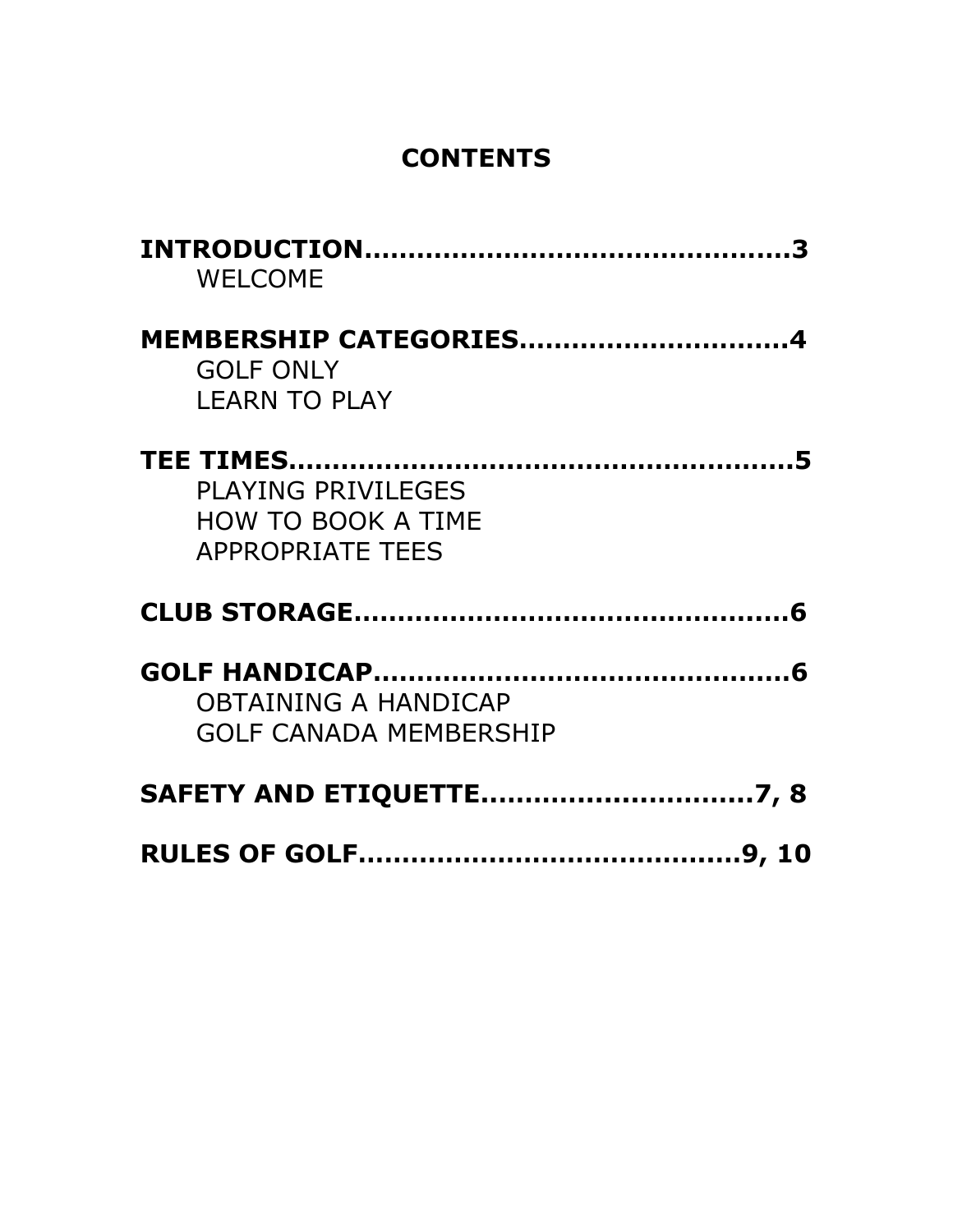### **Introduction**

#### **Welcome:**

On behalf of the Junior Committee and the Golf Shop Staff, we would like to formally welcome you to our 2022 Junior Golf Program.

This handbook will help guide you through the upcoming year and hopefully answer some of your questions about the Junior Golf Program at the Sunshine Coast Golf & Country Club (SCGCC).

Whether you have joined as a **Golf Only Member** or enrolled in our **Learn to Play Program**, it is our goal to provide the means for which juniors will improve as golfers and as young people in our community.

Have a wonderful 2022 Golf Season!

Your 2022 Junior Committee,

Junior Chair - Jesse Janzen juniorgolfscgcc@gmail.com

Club Professional - Bill McDonough 604.885.9212 bmcdonough@sunshinecoastgolf.com

Club Professional - Jim Pringle 604.885.9212 [jpringle@sunshinecoastgolf.com](mailto:jpringle@sunshinecoastgolf.com)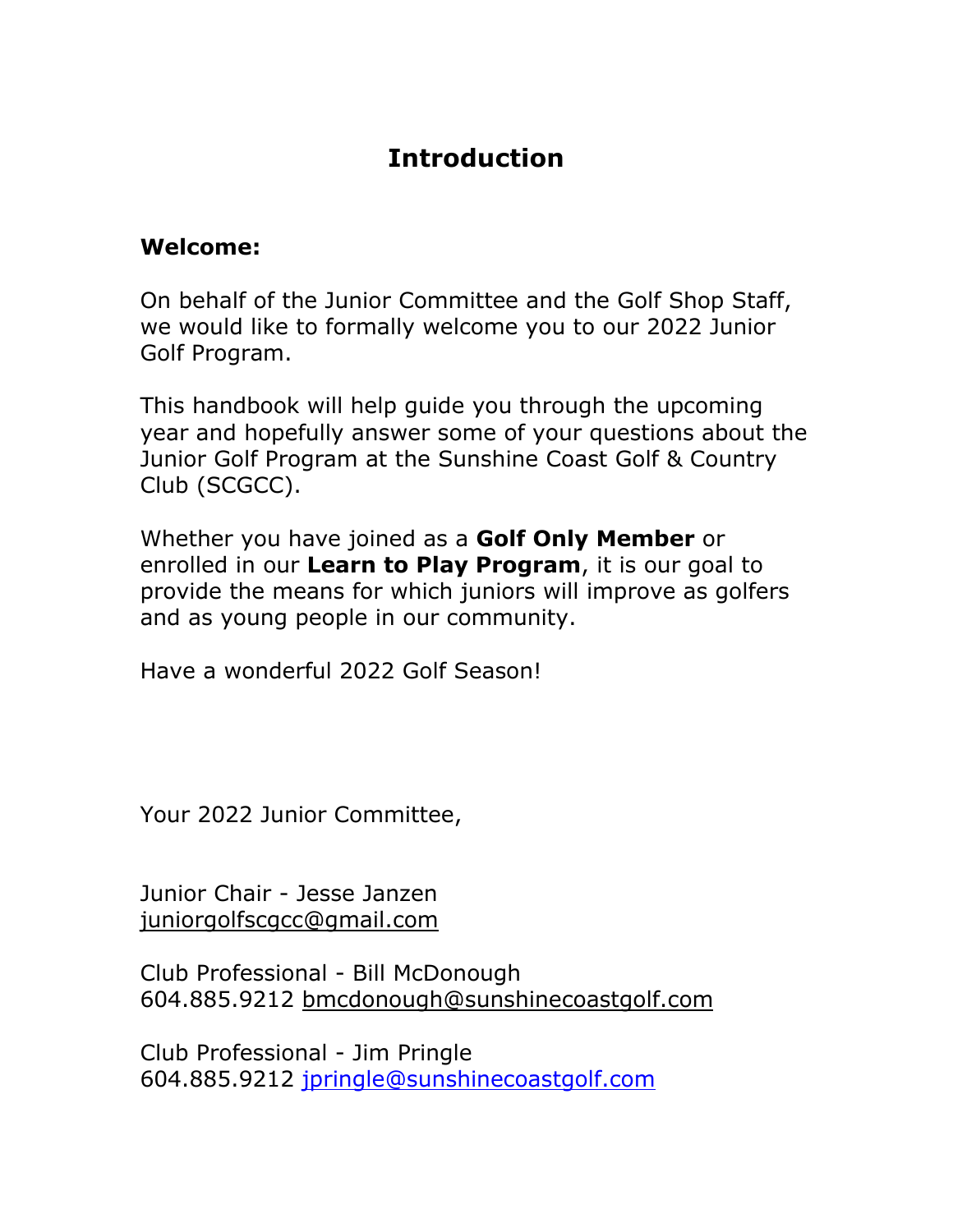### **Membership Categories**

Starting in 2022, SCGCC is pleased to offer two types of junior memberships.

Golf Only Membership: This category allows for unlimited golf in 2022 and participation in junior league nights and junior tournaments.

Learn to Play Program: In addition to the benefits listed above, this category also includes:

- A set of 4 lessons
- Fitted clubs for the season

The Learn to Play lesson curriculum is a framework to develop junior players through four stages of development and expose players to age/stage appropriate content. In order to progress through each stage, the participants will need to demonstrate they have reached certain objectives that have been established.

Participation and exposure are the focus of the objectives in the earlier stages (Birdie and Eagle). As golfers progress through to the more advanced stages (Double Eagle and Ace), the objectives become more qualitative and quantitative in nature.

Each level is based on four, 45-minute golf clinics.

Any questions regarding the Learn to Play Program lessons, please contact Bill McDonough.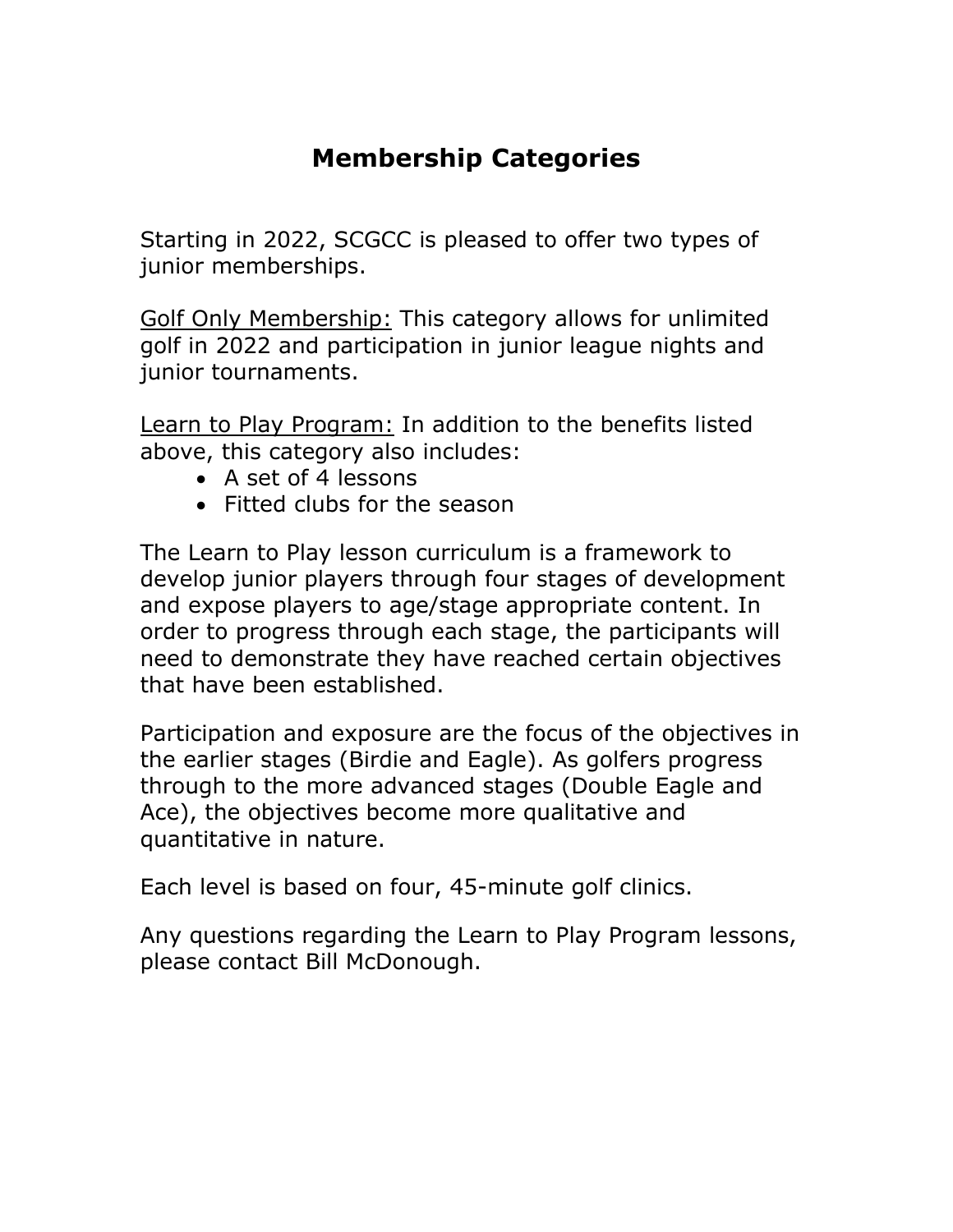### **Tee Times**

#### Playing Privileges

Junior members may book tee times at any time, with the permission of the golf shop. Novice players will be encouraged to play in non-peak times.

Juniors may use the practice area at any time. Range balls can be purchased at the range or by buying tokens at the Pro Shop.

Please arrive 10 minutes prior to your Tee Time to check in with the Pro Shop.

#### How To Book a Tee Time

Junior members may book a Tee Time by calling the Pro Shop at 604.885.9212

If you book a Tee Time and are unable to make it, please call the Pro Shop to cancel your time.

#### Appropriate Tees

Juniors can play the course off the Gold, Red or the White tees. The Gold tees offer a shortened course which is particularly valuable for those just beginning to develop their golfing skills.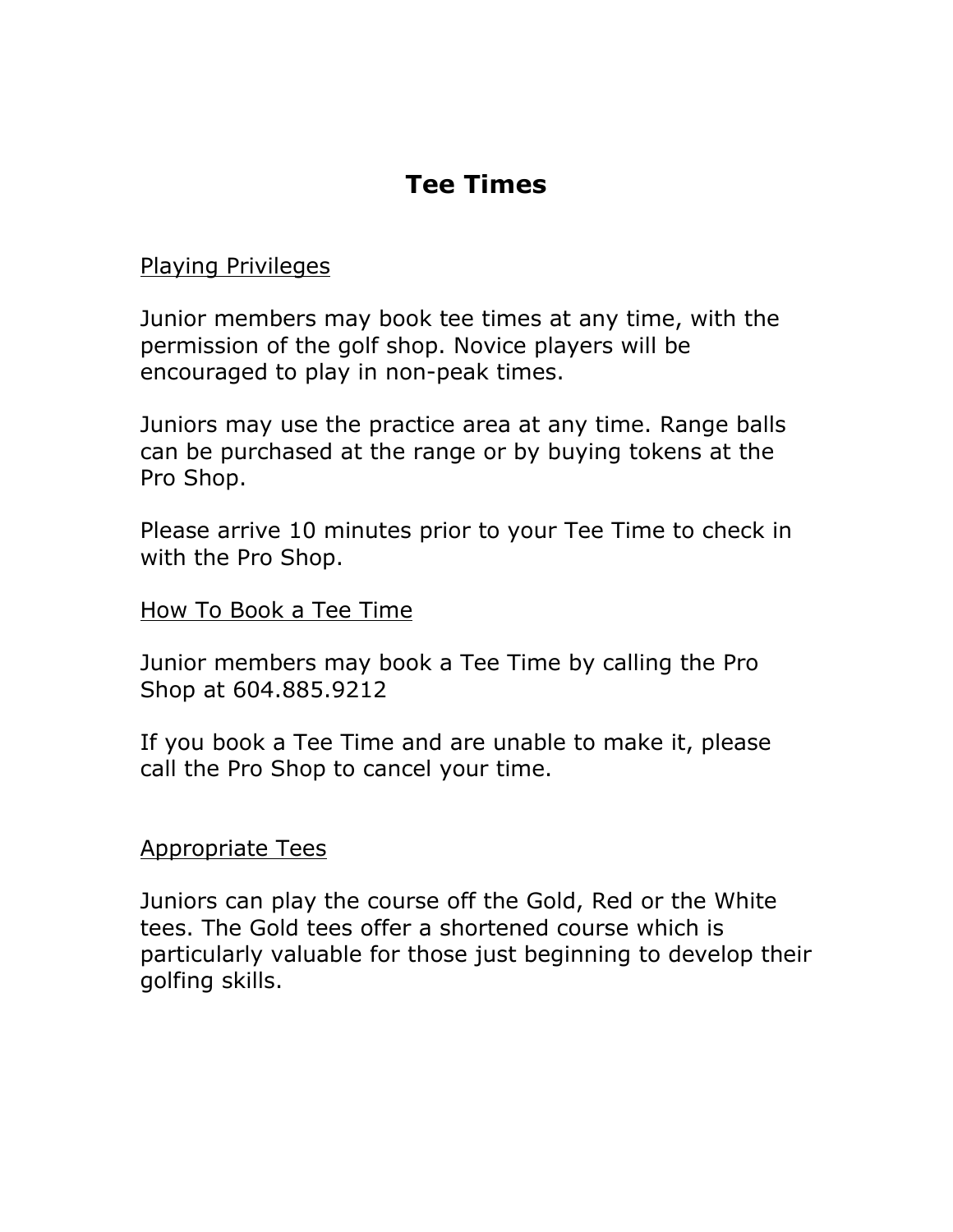### **Club Storage**

There are a limited amount of club storage spots available in the junior locker room. Please check with the Pro Shop for availability.

### **Golf Handicap**

Purpose of a Handicap

We encourage our more experienced junior golfers to work towards obtaining a golf handicap.

A handicap makes the game of golf more enjoyable by enabling players of different abilities to compete on an equal basis, whether it is a tournament of just for fun. Some players like to maintain a handicap so they can monitor their own personal progress against par for course.

To obtain a handicap, you need to play and record 54 holes from any combination of 9-hole or 18-hole rounds. Maximum handicap is 54.0 regardless of age or gender.

#### Where to Obtain Your Handicap

As part of your junior membership, you will also receive a Golf Canada Membership. The Golf Canada Website or App allows you to track your scores and calculate your handicap.

Please speak with the Pro Shop for more information regarding your Golf Canada Membership and obtaining a handicap.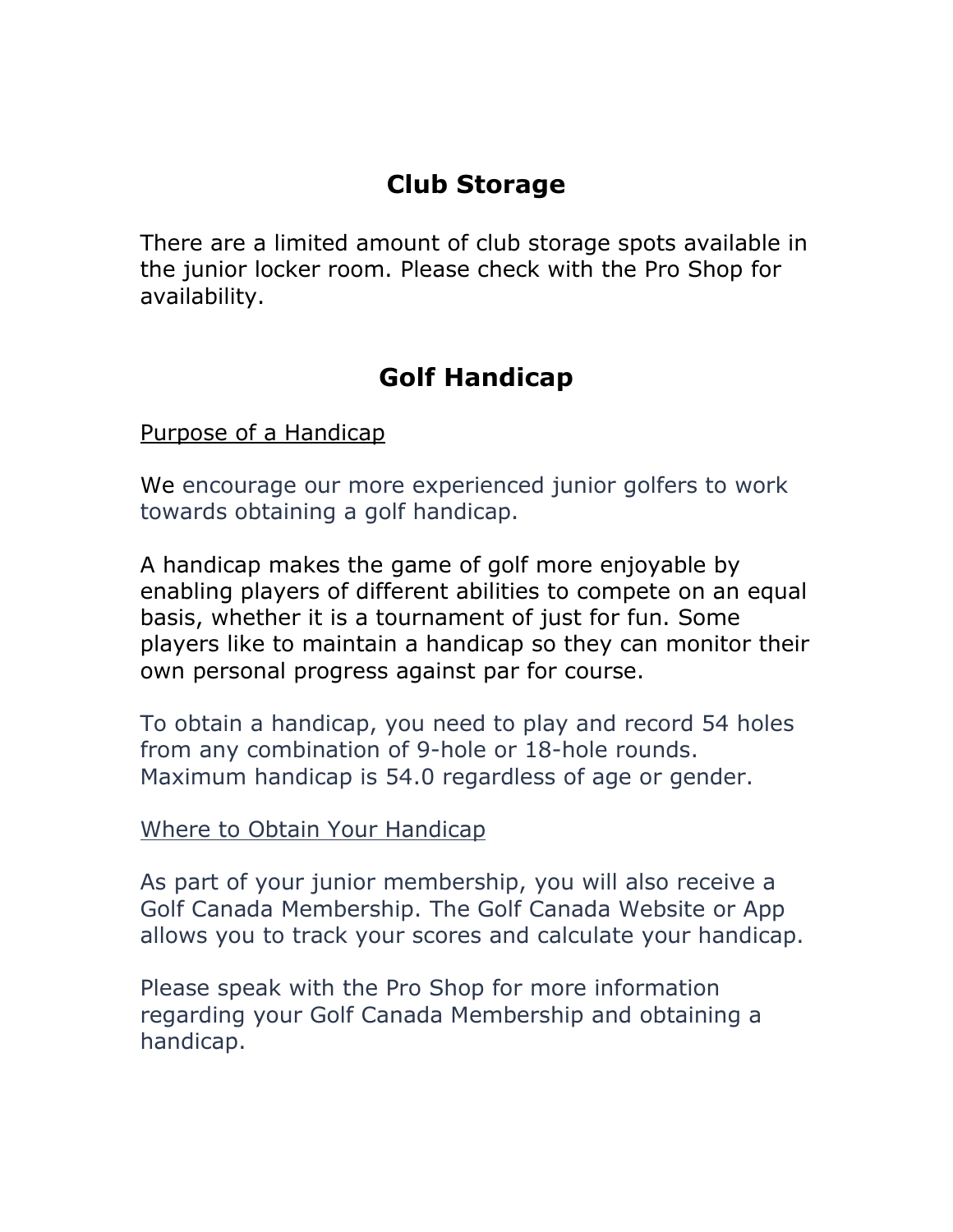### **Safety and Etiquette**

Safety and Etiquette will both be a focus at our **Learn to Play Lesson Program** and **Junior Nights**. Below are a few general guidelines that will help all golfers enjoy a safe and fun round of golf.

Play it Safe: Always make sure that all other players are behind you when striking the golf ball. Also, make sure that all of your golfing partners are at a safe distance from you when swinging.

Leave the Course Better Than You Found It: Please repair all divots after your shot. On the green, you should always repair your ball mark and one other. If your shot did not make a ball mark, it is still a great habit to get into of repairing someone else's. Please keep pull carts off of the Tee Box and 10 yards from greens and tees.

Speed it Up: Do your best to keep up with the group in front of you. Walk to your ball quickly and know what you are going to do before you get there. If you are falling behind the group in front of you, please make sure to let golfers behind your group play through.

Pairing Up: Our course is often busy and we have to pair players up so that the golf course is run efficiently for all of the people playing. There are times when you will be paired up with other players, so be aware that you will not always be playing on your own.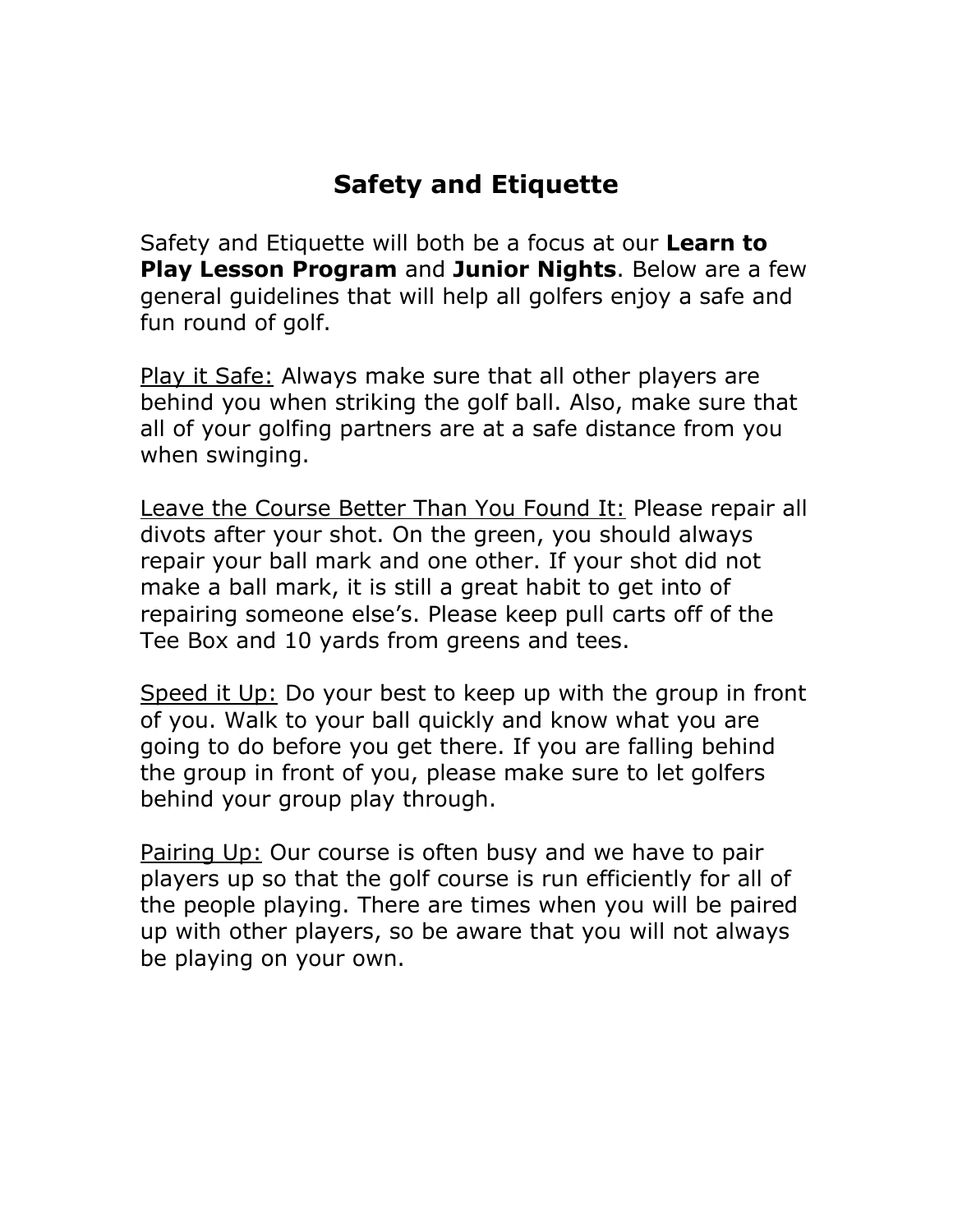Speak and Conduct Yourself in a Respectable Manner: Please refrain from yelling while you are on the golf course. There are a lot of other people on the course at a given time, and they deserve to enjoy their round as much as everyone on the course. Also, when someone is getting ready to swing (or swinging), try to refrain from talking.

Be Prepared for the Weather: Come prepared for the weather! On hot days, it is always a good idea to keep a water bottle in your bag filled with cold water. Also, consider applying sunscreen prior to playing and keeping a bottle in your bag as well.

For colder days or the occasional storm that may roll in, having a coat in the bag is always a good idea to stay warm and dry.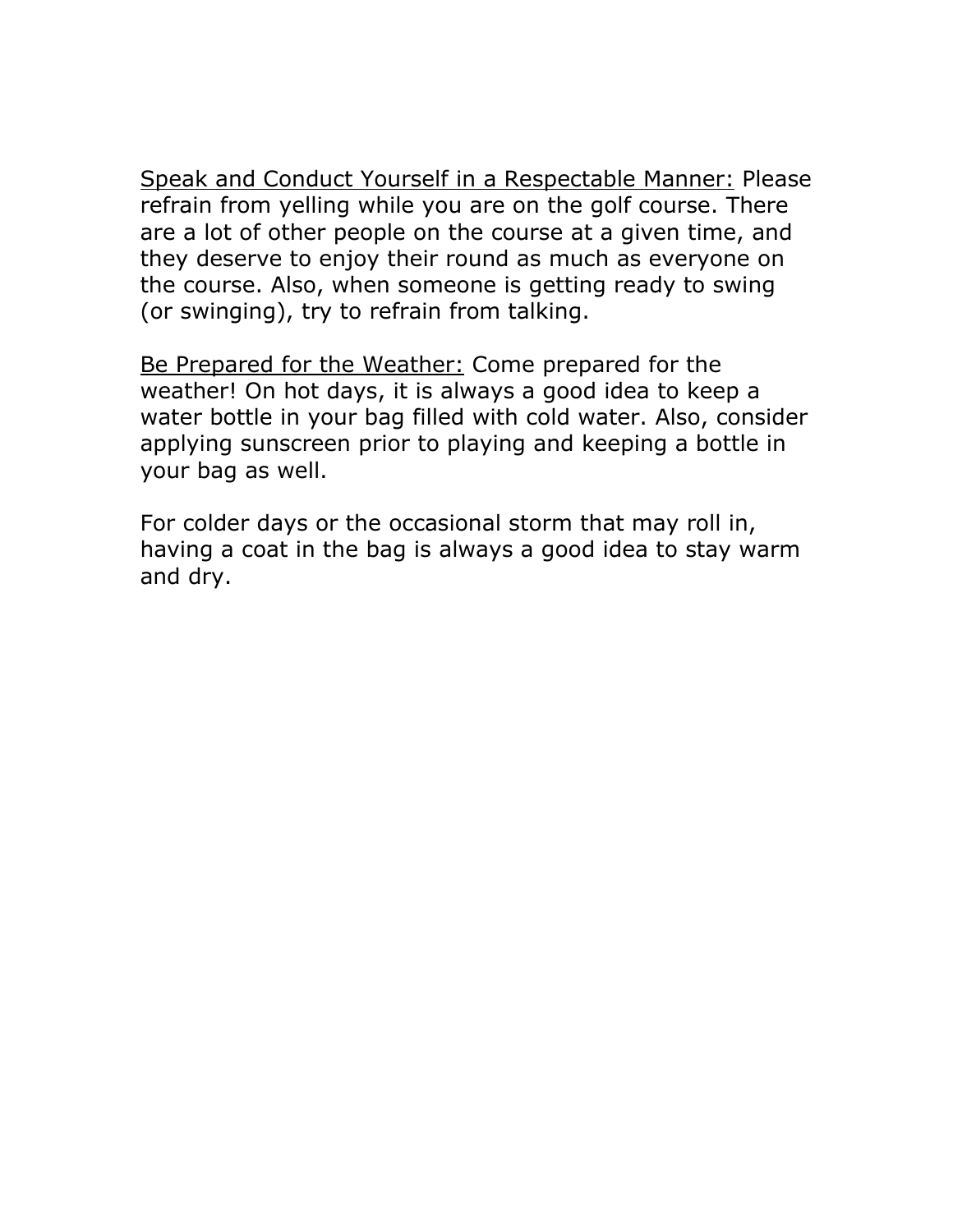### **Rules of Golf**

Our **Learn to Play Program** and **Junior Nights** will also teach junior members some of the rules of golf. As junior members progress to on-course play, it will be very beneficial for them to have some basic knowledge of the rules. There are a lot of rules, and you are not expected to know them all, but below is a list of some important rules that should guide juniors.

Golf Clubs: You are allowed to carry as many as 14 clubs in your bag, but you won't need nearly that many when you're first learning!

Tee Box: As long as you tee up between the two markers, you are fine, and you can tee as far back as the length of two drivers.

Be Sure to Use Your Own Ball: While this may sound like an obvious rule, it can be difficult because of all of the similar looking balls on the course.

On the Green: Once your golf ball is at rest on the green you are allowed to mark it with a coin or a similar object. Once the marker is in place you are allowed to lift the golf ball and you are also allowed to clean it.

With respect to the flagstick, a player now has the option to either keep it in place or to remove it from the hole when putting.

Play your Ball as it Lies: Always play the ball where it comes to rest, unless the Rules allow you to do otherwise.